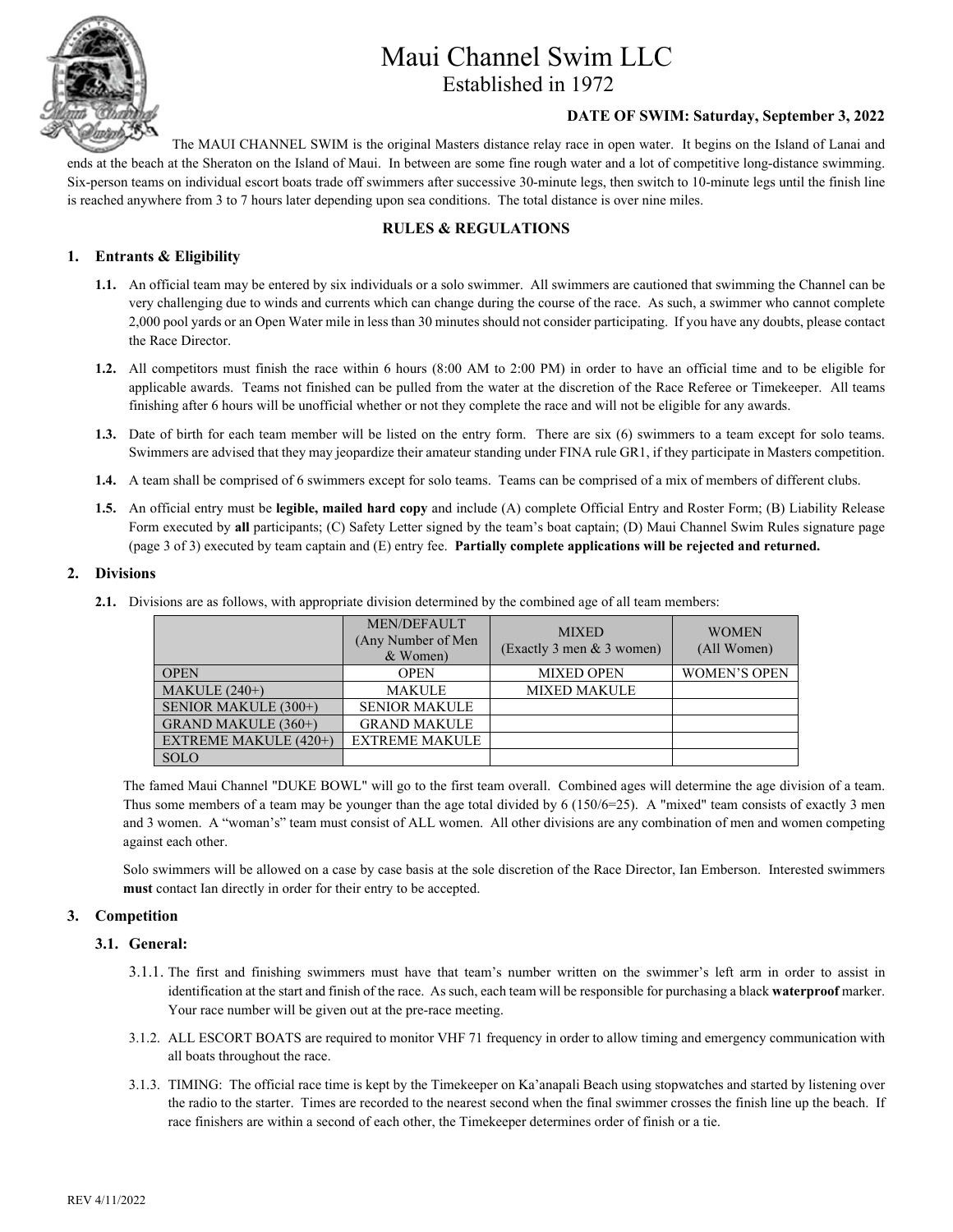

#### **DATE OF SWIM: Saturday, September 3, 2022**

- 3.1.4. Each swimmer's first leg is 30 minutes. Succeeding legs are 10 minutes per person, except for the Ka'anapali Beach finish leg. If the swimmer has passed or is close to the final orange buoy and has reached the end of their 30-minute or 10-minute leg, the team captain may elect to have this swimmer complete the race.
- 3.1.4.1. Official 30-minute change times will be called out on the radio frequency that all boats are required to monitor throughout the race. Relay changes must occur +/-30 seconds of the change time. Unless dealing with an emergency at the time, the Race Director will direct a race official to call out a 1-minute warning of the upcoming change point, 30 seconds prior to the change point, the change time, and 30 seconds after the change time.
- 3.1.4.2. Any team found changing team members outside the 30-second window (as best evidenced by videotape) will be penalized, at least, with a time penalty equal to how much time they changed outside the +/-30 second window. Any protests on this matter must be submitted to the Race Referee or Timekeeper within 30 minutes of race finish. Any penalty to be assessed will be determined by the Race Referee based on the evidence provided. Decision of the Race Referee is final and not subject to appeal.
- 3.1.4.3. If the team captain chooses to switch the swimmers near the finish triangle orange buoy, under no circumstances will the escort boat be allowed to enter the safety area between the orange buoy and the shore. Any escort boat that enters this restricted area will automatically disqualify the team. **No Exceptions**. See map below.



- 3.1.5. PULLING SWIMMERS FROM THE RACE: The starting sequence of swimmers must be maintained throughout the race. If a swimmer cannot take his or her turn for any reason, he or she cannot be replaced by an alternate. In all cases, the Race Referee or Timekeeper must be notified of these conditions. See below for details and examples.
- 3.1.5.1. If a person cannot swim any part of his or her leg(s), the boat is allowed to keep its motor on only to maintain the present position for the duration of that swimmer's leg. In this case, if the next swimmer starts his/her relay leg before the proper time, the team will be disqualified. For instance, if a swimmer gets out for any reason, the boat stays in place until the next 30- or 10-minute relay change point. If the swimmer still does not swim his/her next leg, the boat stays in place during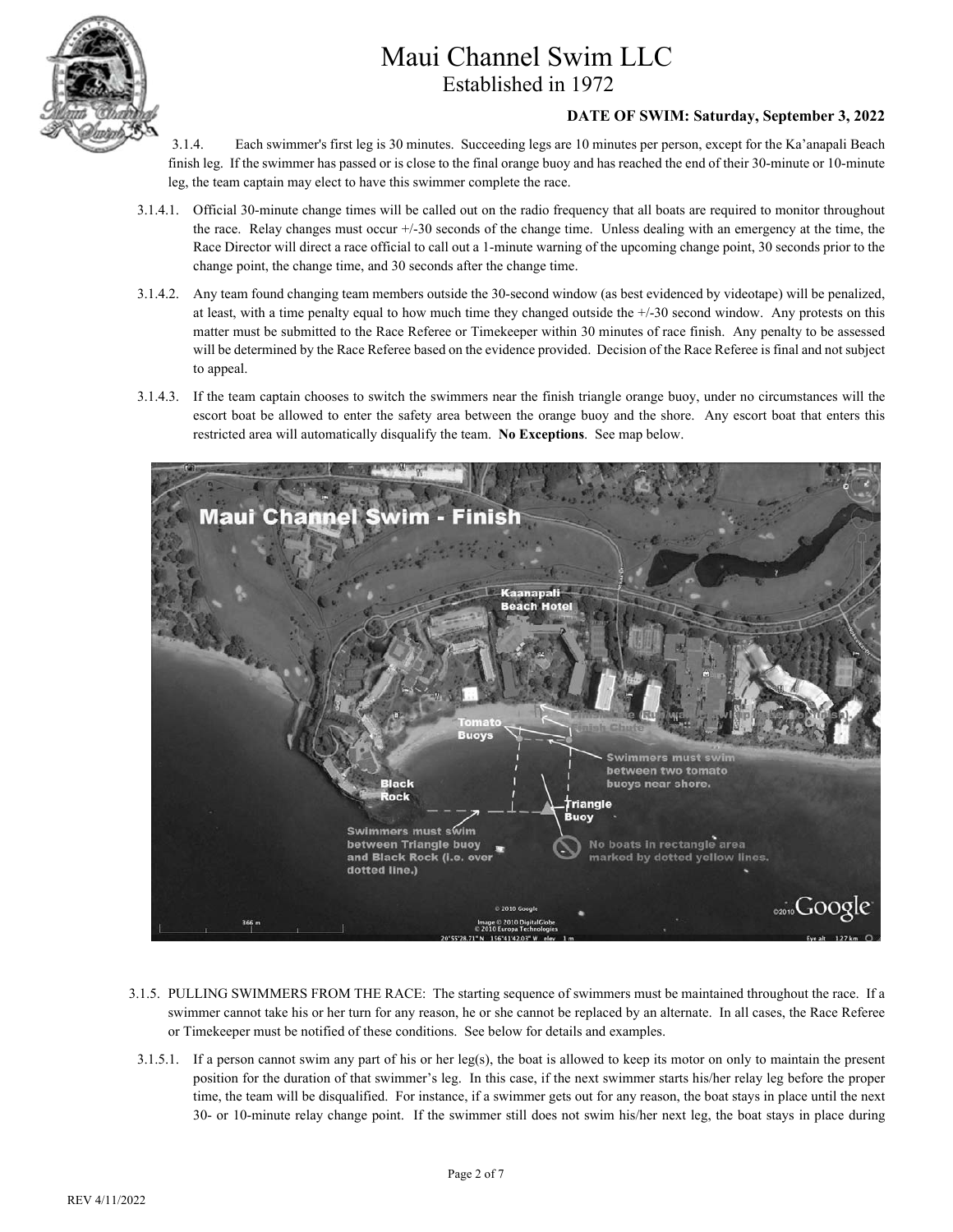

#### **DATE OF SWIM: Saturday, September 3, 2022**

his/her leg. A swimmer may re-enter the water during his leg or for future legs if whatever caused him/her to stop has been resolved and the team may continue forward progress.

- 3.1.5.2. If a team has to pull a swimmer for any reason, they may choose to motor sideways relative to the finish line to get away from that area, but they may not motor forward.
- 3.1.5.3. As stated above, competitors must finish the race within 6 hours (8:00 AM to 2:00 PM) in order to have an official time and to be eligible for applicable awards. Before 6 hours, it is up to boat captains to determine whether a swimmer is pulled from the water due to, among other items, significant currents. After 6 hours, the decision to pull a swimmer can be ordered by the Race Referee or any other race official in addition to the boat captain. Any team finishing after 6 hours is not eligible for any award.

#### 3.1.5.4. **TEAMS WITHDRAWING FROM THE RACE FOR ANY REASON MUST NOTIFY THE TIMEKEEPER ON THE EMERGENCY FREQUENCY**.

#### 3.1.6. DRAFTING & PACING BY SWIMMERS:

- 3.1.6.1. NO DRAFTING WILL BE ALLOWED outside the Lanai Channel (i.e.; the channel dug into the coral reef allowing boat access to the starting beach corresponding to the first 20 minutes of the race).
	- 3.1.6.1.1. NOTE: While WOWSA rules allow drafting in Open Water races, this swim never has and does not. Further there is a safety component to this no drafting rule: Since boats have to escort swimmers for the entire race, a swimmer drafting puts the escort boat in a position to watch out for other boats and their swimmers – which becomes extremely dangerous as swimmers' positions change and related escort boats gain and lose right of way over one another. Consequently, the Race Director has dictated that any swimmer caught drafting will be disqualified.
	- 3.1.6.1.2. Drafting is defined as "the carrying of a swimmer by the wake of the escort boat (including such wake as may exist directly behind or to the immediate side of the boat – Note that for catamarans behind includes between, as well as behind the pontoons) or another swimmer."
	- 3.1.6.1.3. Because of the nature of this race, a race official may not be direct witness to any drafting violations. As such, any complaints of drafting must be submitted to the Race Referee or Timekeeper within 30 minutes of the complaining team completing the race. EVIDENCE TO SUPPORT THE PROTEST MUST BE PROVIDED, VIDEO BEING THE BEST EVIDENCE THAT DRAFTING OCCURRED. EVIDENCE TO SUPPORT A PROTEST MUST DEMONSTRATE THAT THE DRAFTING CAUSED ABSOLUTE OR RELATIVE DETRIMENT TO ANOTHER TEAM IN THE SOLE DISCRETIONARY JUDGMENT OF THE RACE REFEREE WHOSE DECISION SHALL BE FINAL WITH NO RIGHT OF APPEAL. THE RACE REFEREE'S DECISION SHALL BE MADE BY 6:00 PM. THE RACE REFEREE MAY DETERMINE WHETHER DETRIMENT WAS CAUSED TO A COMPETING TEAM AND ASSESS A SANCTION IN THE RACE REFEREE'S JUDGMENT COMMENSURATE WITH THE DEGREE AND EFFECT OF DRAFTING. THIS MAY RANGE FROM A TIME PENALTY TO DISQUALIFICATION.

#### 3.1.7. BOATS & SWIMMERS:

- 3.1.7.1. NO PACING; NO PADDLEBOARDS: Rubber rafts are allowed if fixed to the escort boat.
- 3.1.7.2. EYES ON SWIMMERS: Each team is responsible for having a person(s) watching their swimmer at all times. This is absolutely critical at all times but none so more as at the start and finish of the race and during exchanges. While not required, it is recommended that each team purchase a small air horn that can be used to gain the team's swimmer's attention or that of other boats and swimmers.
- 3.1.7.3. Swimmers must swim on either the left or the right side of the boat except during changes or if this poses a safety risk due to ocean conditions. NO DRAFTING off the boat WILL BE ALLOWED. Drafting is defined as "the carrying of a swimmer by the wake of the escort boat (including such wake as may exist directly behind or to the immediate side of the boat) or another swimmer." The same procedure for drafting off another swimmer above applies to this section.
- 3.1.7.4. SWIMMER's RIGHT OF WAY: The swimmer's safety is the first priority. In all cases, escort boats must give way to the swimmer(s). Boat captains are cautioned to maintain safe distances from all swimmers including those on other teams. If any team's boat becomes a threat to the safety of a swimmer and a complaint is filed with the Race Referee and upheld, the violating team will be disqualified.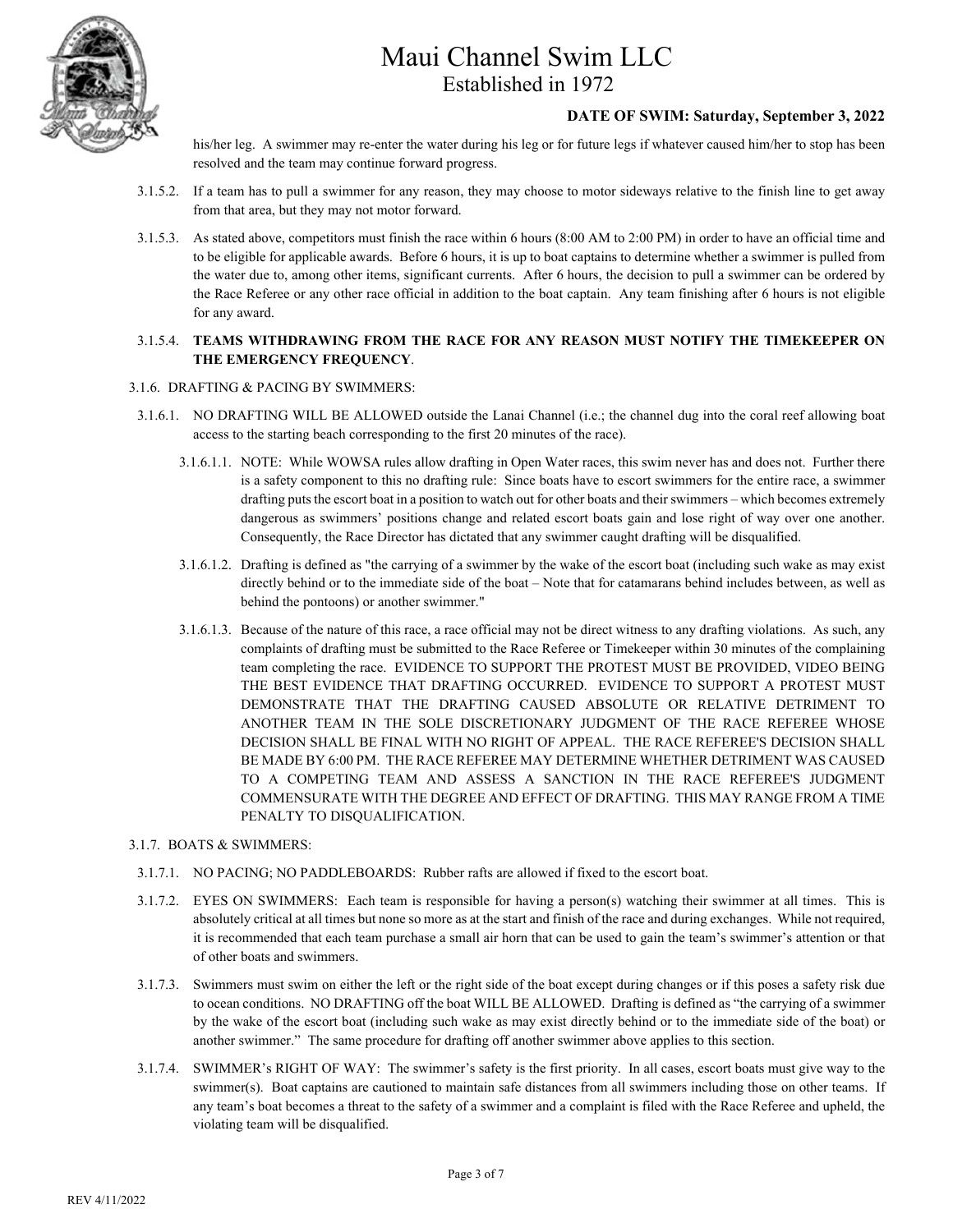

#### **DATE OF SWIM: Saturday, September 3, 2022**

- 3.1.7.4.1. If two swimmers are close to each other, the boat for the lead swimmer has the right of way over the boat for the following swimmer. However, in such case, both swimmers have the ultimate right of way and both boats must give way to the swimmers in order for them to follow their chosen path.
- 3.1.7.5. SWIMMER CHANGES: It is the team's responsibility to make sure that boats turn off power to, or disengage, the propellers when swimmers climb into the boat to prevent any possibility of injury. This also applies to individuals not competing such as support staff or swimmers not currently swimming their leg who are getting in/out of the boat (e.g.; for a bathroom break).

#### **3.2. Start**

- 3.2.1. When escort boats arrive at the starting area, only the lead swimmer is allowed to swim to the beach on Lanai. All lead swimmers will meet on the beach for a review of safety rules prior to the start of the race.
- 3.2.2. Team members wishing to warm up must stay well away from boats arriving and positioning themselves and are to ask their escort boat to move further down the beach to an area determined to be clear of other boats. This is a safety concern to prevent any accidents from occurring. Even the lead swimmer who is swimming to the beach must be aware of other boats in the area.
- 3.2.3. All "non-lead" swimmers in the water must return to their escort boats by 7:45 AM for an 8:00 AM start.
- 3.2.4. All lead swimmers will meet on the beach in order to verify all teams are present and to review safety rules.
- 3.2.5. The starter will be in contact with the Timekeeper via radio at the start to start the official time. The race will start at approximately 8:00 A.M. from Lanai.
- 3.2.6. Team captains are to instruct the boat captains to position their boats at the start to create an "imaginary channel" approximately 100 yards wide to allow swimmers to swim out at the start without being obstructed by boats. Further, boat captains should be instructed to stay outside the various packs of swimmers for the first 20 minutes or so of the race. This will allow the swimmers to gain separation and allow all swimmers in the "imaginary channel" to have the benefit of clean water and clean air. Please be on the lookout for other swimmers in the water; SAFETY IS OUR FIRST PRIORITY.

#### **3.3. Finish**

- 3.3.1. The finish line will be in front of the Sheraton, immediately below the "MAUI CHANNEL" banner. At the finish line, the finishing swimmer shall give the team name and number to the race official.
- 3.3.2. A safety zone will be established at the race finish. The zone will be enforced by race personnel on surfboards and standup paddlers. At the finish there will be an orange buoy in the water in front of the Sheraton. Swimmers are to keep this orange buoy on their right shoulder (i.e., swim between the buoy and Black Rock). Two tomato buoys will be near shore marking the swimmer's exit from the water to start their run up the beach. The official finish is on the beach under the banner. The finishing swimmer must have their team number on the left shoulder.
- 3.3.3. The area between the orange buoy and the shore line is to be considered restricted in order to protect finishing swimmers and spectators. TEAM CAPTAINS ARE TO INSTRUCT THE BOAT CAPTAINS THAT UNDER NO CIRCUMSTANCES ARE ESCORT BOATS ALLOWED TO ENTER THIS AREA. FAILURE TO COMPLY WITH THIS RULE WILL RESULT IN DISQUALIFICATION OF THE TEAM. Similar to the start, escort boats are to position their boats a safe distance apart in order to establish an imaginary channel to allow swimmers to approach the finish remembering that swimmers will be coming from the south as well as the north of the orange buoy. Escort boats may drop their other swimmers south of the orange buoy.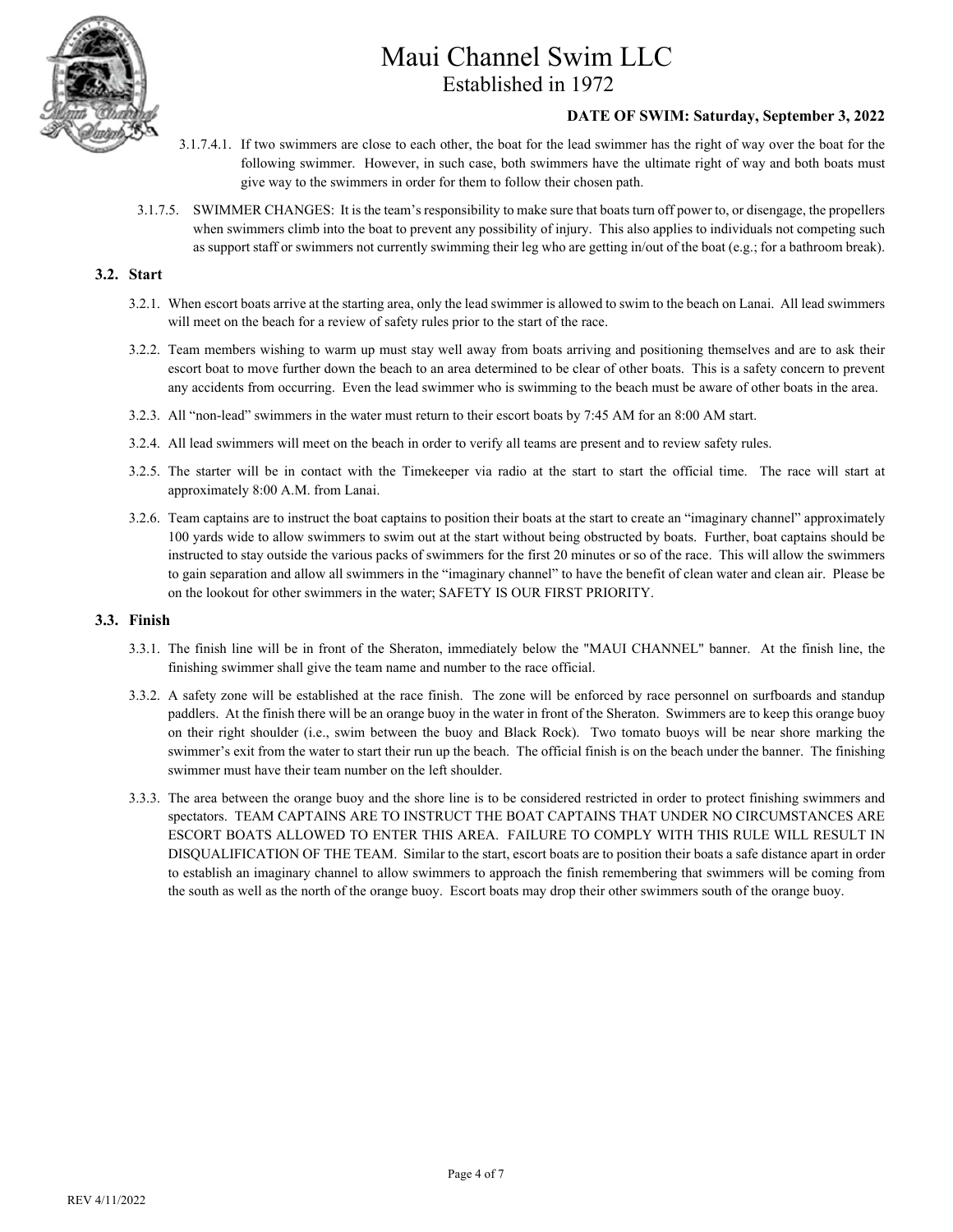

#### **4. COURSE:**

The Maui Channel Swim begins at Club Lanai, at approximately 8:00 AM and finishes on Ka'anapali Beach after swimming 10 miles.

#### **5. SAFETY:**

The following section outlines some of the basic safety practices and requirements. A full Safety Plan will be posted on the MCS website at least a week before the event.

The aquatic environment, especially open water, holds a potentially wide range of challenges to swimmer safety. These may include anxiety attacks, physical contact

# Maui Channel Swim LLC

Established in 1972

#### **DATE OF SWIM: Saturday, September 3, 2022**

#### **GENERAL LOGISTICS**



between swimmers, fatigue, weather, marine life, hypothermia, hyperthermia, cramping, heart attacks, strokes and drowning.

- **5.1.** Team captains must inform boat captains of the issues regarding the safety of all swimmers as well as rules pertinent to their operation of the boat as an escort.
- **5.2.** When at sea, the boat captain is the ultimate safety officer responsible for his/her craft and the passengers on or near his/her boat. They also know ocean conditions and the limits of their craft in those conditions so their decision is final even to the point of disqualifying or stopping the race for his/her team.
- **5.3.** No boats are allowed in the designated finish area inside the buoy from the time the first swimmer completes the race to the last swimmer finishes. Exceptions that do not result in disqualification can only be granted by the head timer or race referee.
- **5.4.** ALL BOATS are required to monitor a frequency defined at the Captains' Meeting to allow timing and emergency communication with all boats throughout the race. The channel for boat communication will be VHF 71.
- **5.5.** Boats MUST turn off power to, or disengage, the propellers when swimmers climb into the boat to prevent any possibility of injury. It is the responsibility of the team to maintain visual contact of their swimmer at all times.

#### **6. ESCORT BOATS:**

- **6.1.** Each team is responsible for securing and negotiating for the services of their escort boat. The Race Director will only maintain a list of available boats but makes no representation as to the boat captain's abilities or the vessel's condition. The team has sole responsibility for making such determination and for the final selection and all arrangements with the boat captain. As an additional point of clarification, the Race Director has NO responsibility to insure that the boat will show up on time at a location specified. This is the responsibility of the team.
- **6.2.** This race is sanctioned by WOWSA and, accordingly, escort boats must comply with the rules and regulations governing sanctioned Open Water swimming competitions. The following rules **must** be adhered to:
	- 6.2.1. Propeller-Driven Motorized Craft Propeller guard(s) are recommended for all propeller-driven watercraft (outboard motors) and should be designed to protect swimmers from strikes. However, it is solely the team's decision to require their escort boat to have propeller guards installed for the race.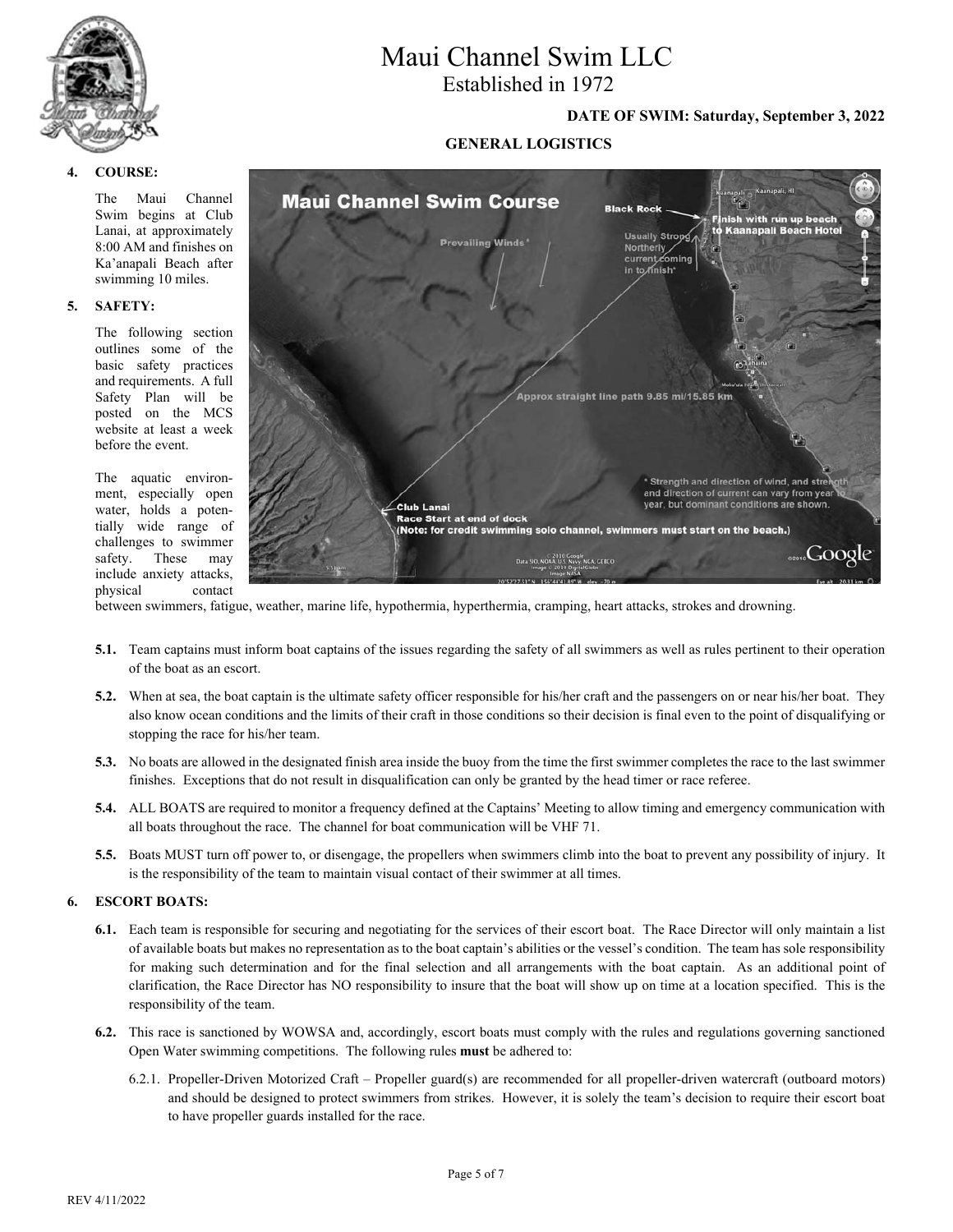

#### **DATE OF SWIM: Saturday, September 3, 2022**

- 6.2.2. Motorized Craft with Inboard Motors There is an exception for boats with propellers forward of the rudder (e.g. inboard motors). Escort boats with inboard motors must comply with the following:
- 6.2.2.1. On swimmer changes the swimmer exiting may only approach the boat provided the engines are turned off.
- **6.3.** Each team's official entry must include the name of the boat captain and related contact information; the name of the vessel and the boat registration number.

#### **6.3.1. THIS INFORMATION IS TO BE MAILED (HARD COPY) TO THE RACE DIRECTOR AS SOON AS POSSIBLE BUT NO LATER THAN JULY 15.**

- **6.4.** Each boat captain is required to read the attached safety letter and indicate their review and understanding of the rules and regulations specified in the safety letter by signing and dating the letter. A signed Safety Letter must be received by the Race Director prior to the race, but in no event later than the Friday evening Captain's Meeting, in order for the boat to be allowed to escort the team.
- **6.5.** *Safety of the Escort Boat* Each team is *solely responsible* for assessing the safety of its escort boat and insurance coverage. Such assessment should include, but not be limited to, assessing the presence of life jackets, inspection of evidence of liability insurance, etc. No visual inspection will be performed by race officials on the day of the race.
- **7. ENTRY:** 
	- **7.1.** An **official entry** must include a **complete** Official Entry and Roster Form, executed Liability Release Form for **all participants**, the Safety Letter signed by the team's boat captain, executed Maui Channel Swim Rules (page 3 of 3) and a check for the Entry Fee.
	- **7.2.** The package must be completed neatly and must be **LEGIBLE** in all respects. The entry registration must be mailed to:

#### **Ian Emberson P.O. Box 690169 Makaweli, Kauai, HI 96769**

- **7.3.** *The Race Director reserves the right to refuse any entry.* In particular, if an entry is received but is not legible or is not complete, the Race Director will not accept the entry. Resubmission of the entry after the deadline will cause the entry fee to increase to the late fee.
- **7.4.** Entries submitted by email or facsimile will **not** be accepted.
- **7.5.** It is recommended that each team retain a copy of their entry as the Race Director will not return the actual entry.
- **8.** ENTRY FEE: The entry fee for a team is \$2100. Entry fee for Solo swimmers, is \$1,500.00. Entry fees include the price of the buffet banquet for each member of a team and one official Maui Channel Swim t-shirt for each team member. The entry fee is to be paid by check made to MAUI CHANNEL SWIM.
- **9.** ENTRY DEADLINE: All entries must be *received* by **July 15, 2022**. **If received after July 15, the entry fee will be \$2600 for a team and \$1600 for a Solo swimmer.**
- **10.** TEAM CAPTAIN: Each team shall have an appointed team captain who is responsible for knowing all the rules and details of the race. The channel for boat communication will be VHF 71. **Please call in if you are pulling out of the race.**
- **11.** WOWSA REGISTRATION: While not required, WOWSA registration is strongly encouraged. Registration and membership in WOWSA provides you with accident insurance for all properly sanctioned events and supervised practices of member clubs. Registration can be done online at www.worldopenwaterswimmingassociation.com.
- **12.** SANCTION: This event is sanctioned by the WOWSA (not USMS). The official sanction number can be obtained by contacting the Race Director.
- **13.** SUITS & EQUIPMENT: All suits and equipment must conform to current USMS open water rules. Wet suits are NOT permitted. Support craft other than designated race craft are not permitted. Swimwear shall be made from textile materials. For men, the swimsuit shall not extend above the navel or below the knee. For women, the swimsuit shall not cover the neck, extend past the shoulder, nor extend below the knees. There are no "fastener" specifications.
- **14.** CAPTAINS' MEETING: There will be a mandatory organizational meeting at the **Sheraton**, at 5:00 P.M. on the evening of Friday, September 2nd, near the pool, which also will serve as the banquet area on Saturday night. **TEAM CAPTAINS OR OTHER REPRESENTATIVES FROM EACH TEAM ARE REQUIRED TO BE AT THIS MEETING** to review any last-minute changes, instructions for the start of the race and to pick-up official t-shirts. Team captains or the designee will be required to sign in indicating their attendance at the meeting and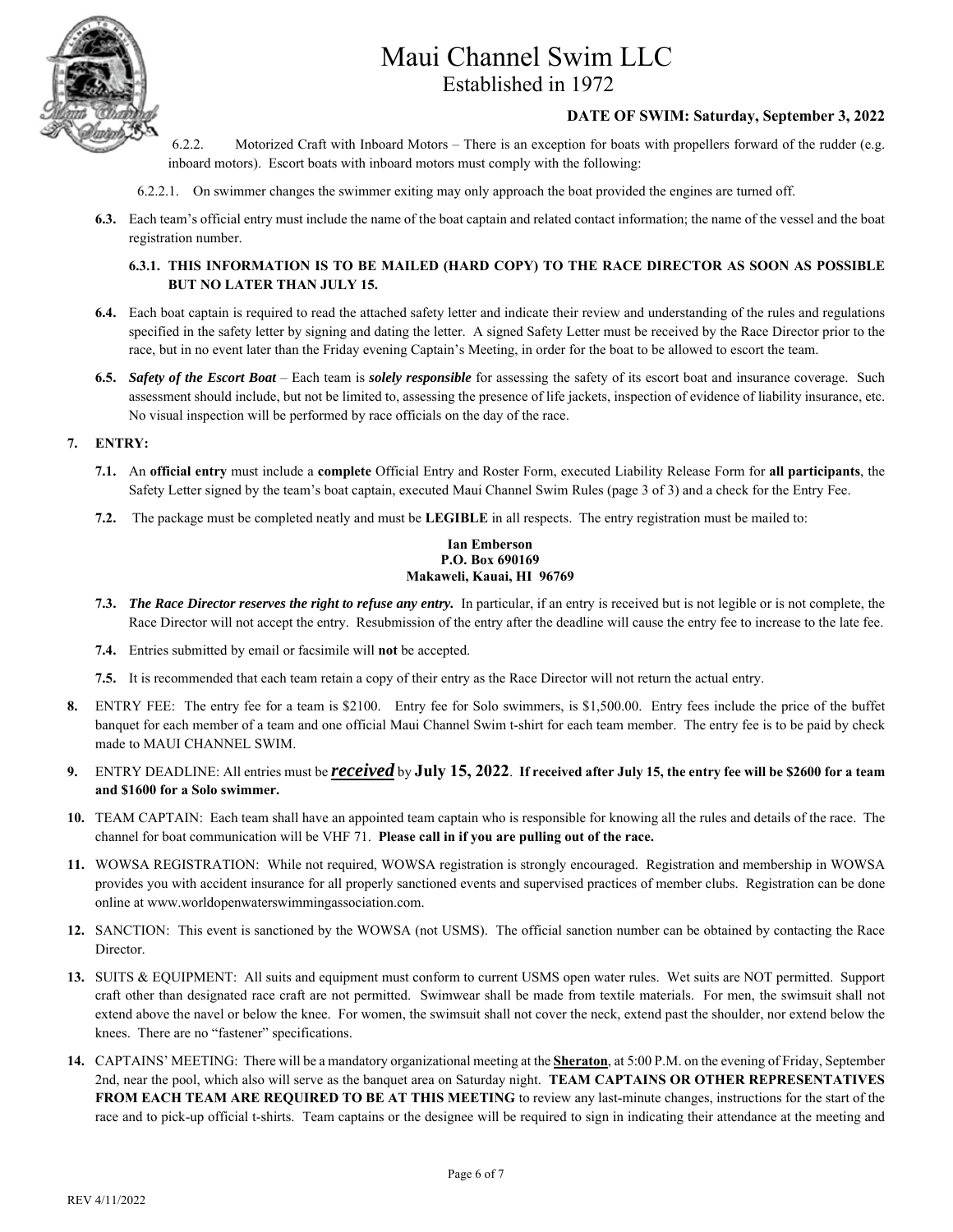

#### **DATE OF SWIM: Saturday, September 3, 2022**

that they have reviewed and understood all race rules, regulations and safety instructions. **NOTE:** Additional t-shirts and hats will be available for purchase at this meeting and during the banquet on Saturday evening.

**15.** BANQUET: The banquet on Saturday night will also be held at the Sheraton, beginning at 5:30 P.M. The team's entry fee covers the cost of the banquet for each participant.

Non-participants who wish to attend the banquet may purchase banquet tickets for an additional fee of \$150.00 per person. Please indicate the number of additional tickets on the Official Entry and Roster Form and include the additional fee with the team's entry. If you plan to have extra people attend the banquet, you can pay ahead of time with the entry, at the Captain's Meeting or the evening of the banquet.

Parking for the banquet on Saturday night at the Sheraton is limited at the hotel. We ask for your assistance to park near Luigi's Restaurant, the Whaler's Village parking complex, or walk, if you are nearby.

Due to swimmers wanting to leave early to participate in other swims, the Awards ceremony will start at 6:00 PM. The Waikiki Roughwater Swim will be on Monday, September 5,2022. Please indicate if you will not attend the banquet.

**16.** RACE DIRECTOR: The Race Director with ultimate authority over the conduct of the competition is:

Ian Emberson P.O. Box 690169 Makaweli, Kauai, HI 96769 Home: (808) 338-0722 Cell: (808) 639-1109 Primary – Coco Fax: (808) 241-7287 Email Address: CocoEmberson@hawaii.rr.com Web Site: www.MauiChannelSwim.com

- **17.** GRIEVANCES, COMPLAINTS, PROTESTS AND APPEALS:
	- **17.1.** Protests, or intention to file protest, over any infraction or race rule or conduct must be submitted within 30 minutes of the team finishing the race (e.g., within 30 minutes of the team accused of an infraction OR of the team making the protest). Protests should be filed with either the Timekeeper or the Race Referee. A written protest must follow within the hour.
	- **17.2.** The Race Referee will either rule on the protest, gather more evidence and then rule, or put together a race committee consisting of the Race Referee and 4 other members (consisting of 4 other members including the Race Referee, Timekeeper, and members of 3 teams participating in the race but not party to the incident) to hear evidence and render a decision.
	- **17.3.** A written reply to the protest will be delivered before the awards presentation and delivered to the person making the protest, the person/team who the protest was filed against, and the Race Director. If no decision is made, the results of that race cannot be presented until resolved.
	- **17.4.** Any grievance or appeal of the decision of the Race Referee or race committee shall be filed with the Race Director. There is no appeal on the decision regarding rules listed earlier in this document.
- **18.** Race Officials:

**18.1.** The phone number for the Race Director:

#### **Ian Emberson – (808) 652-4740**

**18.2.** The phone number for the Race Director's escort boat:

#### **Joe Reich – (808) 658-0116**

**18.3.** Greg Jenkins will patrol the course on a jet ski. He is trained in CPR, first aid and is professionally trained to provide first aid in an emergency. Contact information is as follows:

#### **Greg Jenkins – (808) 271-8722**

**19.** OTHER QUESTIONS: If you have further questions about anything not covered here, or about anything that remains unclear after reading all of this, please contact the Race Director. Please call between 8:00 A.M. and 7:00 P.M. **HAWAIIAN TIME** (be courteous; Hawaii time is 3 hours earlier than California). Since we are swamped with telephone calls concerning the MAUI CHANNEL SWIM, we would appreciate it if you would write, email or text message whenever possible.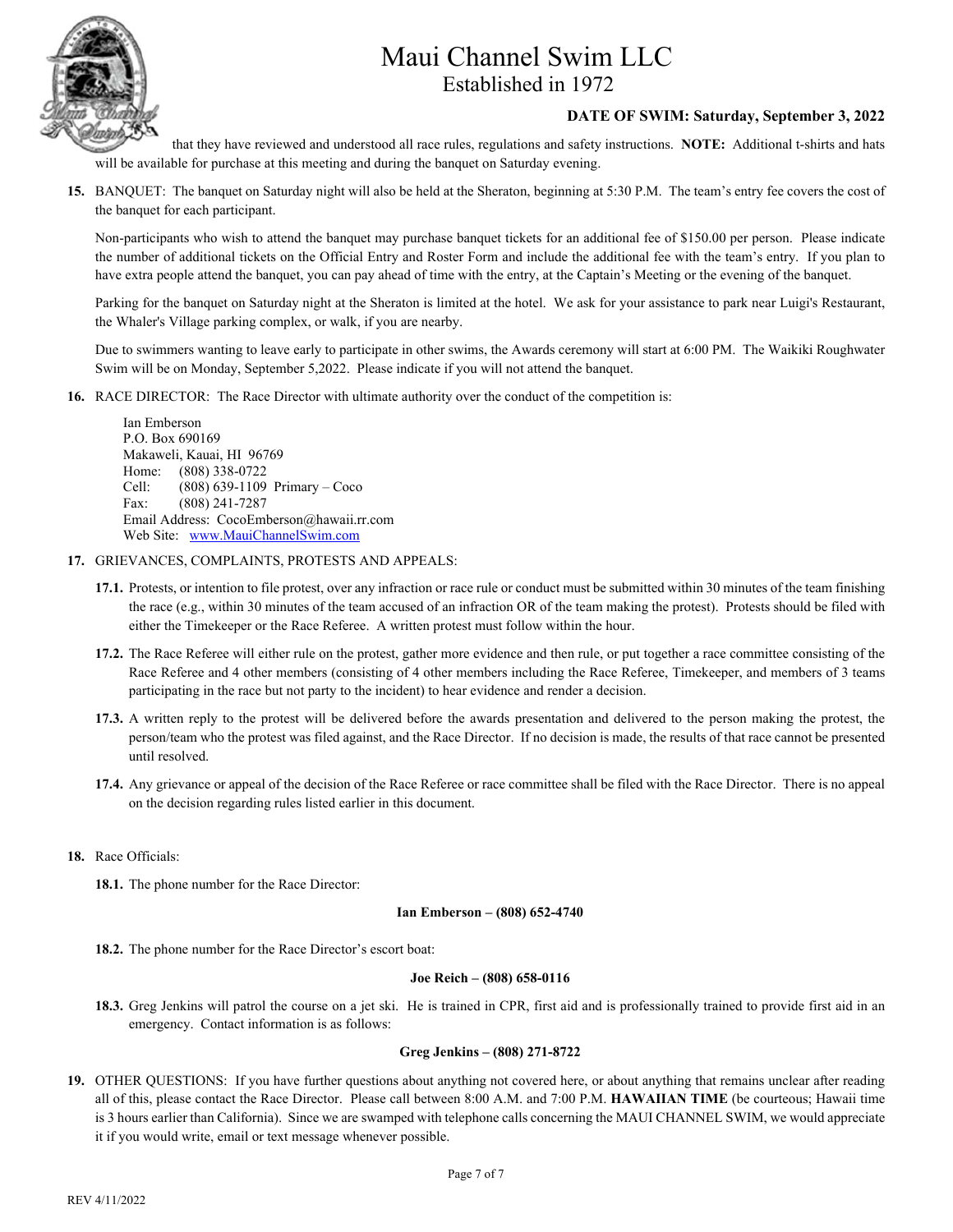

Established in 1972

 **DATE OF SWIM: Saturday, September 3, 2022** 

P.O. BOX 690169 MAKAWELI, KAUAI, HI 96769 (808) 338-0722

# **2022**

## OFFICIAL ENTRY AND ROSTER FORM

### **MUST BE RECEIVED BY JULY 15, 2022**

(Complete all sections; copies will be accepted; Signatures of ALL athletes required)

**TEAM NAME:** 

DIVISION (check one):  $\Box$  OPEN (150+)  $\Box$  WOMEN'S OPEN  $\Box$  SOLO  $\Box$  MAKULE (240+)  $\Box$  SENIOR MAKULE (300+)  $\Box$  GRAND MAKULE (360+)  $\Box$  EXTRI

 $\Box$  MIXED (3 MEN/3 WOMEN)  $\Box$  MIXED MAKULE (240+ *and* 3 MEN/3 WOMEN)

 $\Box$  GRAND MAKULE (360+)  $\Box$  EXTREME MAKULE (420+)

| $\#$ | TEAM MEMBER'S NAME                  | T-size   |           |                   |
|------|-------------------------------------|----------|-----------|-------------------|
|      | (Please Print or Type)              | S-M-L-XL | AGE       | <b>Birth Date</b> |
| 1.   | Captain:                            |          |           |                   |
|      | Mailing Address:                    |          | Home Tel: |                   |
|      |                                     |          | Work Tel: |                   |
|      | <b>Emergency Contact:</b><br>Phone: |          | Email:    |                   |
| 2.   | Name:                               |          |           |                   |
|      | Emergency Contact:                  |          |           |                   |
|      | Phone:                              |          |           |                   |
| 3.   | Name:                               |          |           |                   |
|      | Emergency Contact:                  |          |           |                   |
|      | Phone:                              |          |           |                   |
| 4.   | Name:                               |          |           |                   |
|      | Emergency Contact:                  |          |           |                   |
|      | Phone:                              |          |           |                   |
| 5.   | Name:                               |          |           |                   |
|      | Emergency Contact:                  |          |           |                   |
|      | Phone:                              |          |           |                   |
| 6.   | Name:                               |          |           |                   |
|      | Emergency Contact:                  |          |           |                   |
|      | Phone:                              |          |           |                   |

**ADDITIONAL BANQUET TICKETS** (i.e., boat captain, spouse, friends, etc.)**: \_\_\_\_\_ x \$150.00 per person = \$\_\_\_\_\_\_\_\_** 

**TEAM CAPTAIN: My signature following indicates that I have read this application in its entirety and understand all of the rules of the race. Further, I acknowledge that in certain cases, failure to comply with the rules can result in my team being disqualified from the race.** 

| Signature: |  |
|------------|--|
|            |  |

**Signature: \_\_\_\_\_\_\_\_\_\_\_\_\_\_\_\_\_\_\_\_\_\_\_\_\_\_\_\_\_\_\_\_\_\_\_\_\_\_ Date: \_\_\_\_\_\_\_\_\_\_\_\_\_\_\_\_\_\_\_\_\_\_\_\_\_\_\_\_**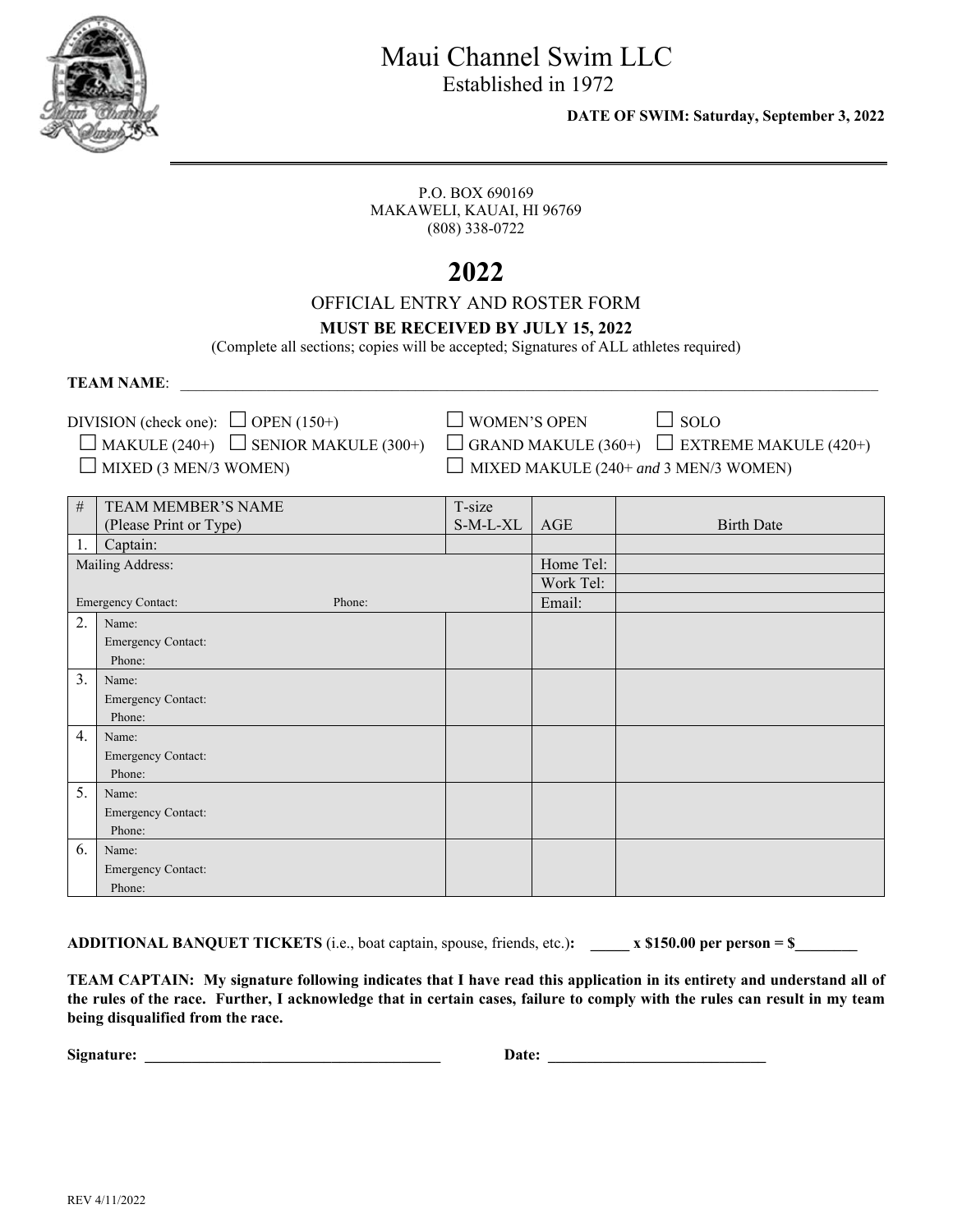

Established in 1972

 **DATE OF SWIM: Saturday, September 3, 2022** 

P.O. BOX 690169 MAKAWELI, KAUAI, HI 96769 (808) 338-0722

# **2022**

## BOAT CAPTAIN INFORMATION & SAFETY FORM

### **MUST BE RECEIVED BY JULY 15, 2022**

**TEAM NAME \_\_\_\_\_\_\_\_\_\_\_\_\_\_\_\_\_\_\_\_\_\_\_\_\_\_\_\_\_\_\_\_\_\_\_\_\_\_\_\_\_\_\_\_\_\_\_\_\_\_\_\_\_\_\_\_\_\_\_\_\_\_\_\_\_\_\_\_\_\_\_\_\_\_\_\_\_\_\_\_\_\_\_\_\_\_\_\_\_** 

THIS EXECUTED DOCUMENT IS REQUIRED FOR YOU TO BE ALLOWED TO ESCORT A RELAY TEAM IN THE MAUI CHANNEL SWIM. YOUR SIGNATURE INDICATES THAT YOU HAVE REVIEWED AND UNDERSTAND THE INFORMATION AND RULES CONTAINED HEREIN, IN THE ENTRY INSTRUCTIONS AND/OR DISCUSSED WITH YOU BY THE TEAM CAPTAIN AND THAT YOU AGREE TO COMPLY WITH ALL RACE RULES AND REGULATIONS. YOU WILL BE EXPECTED TO ATTEND THE SATURDAY NIGHT MEETING AT THE SHERATON FOR FINAL REVIEW AND QUESTIONS.

| Boat Captain/Owner:<br>(Print Name)                        |                       |
|------------------------------------------------------------|-----------------------|
|                                                            | Telephone Number: ( ) |
| Boat Registration Number: HA-<br><u>Land Communication</u> |                       |
|                                                            |                       |
| (To be signed by Team Captain)                             |                       |
| (Print Name)                                               |                       |

*(Send original to Coco Emberson at PO Box 169, Makaweli, HI 96769 and send a copy to the team captain. An executed copy of this document is required to be received by Coco prior to the race in order for you to escort a team.)*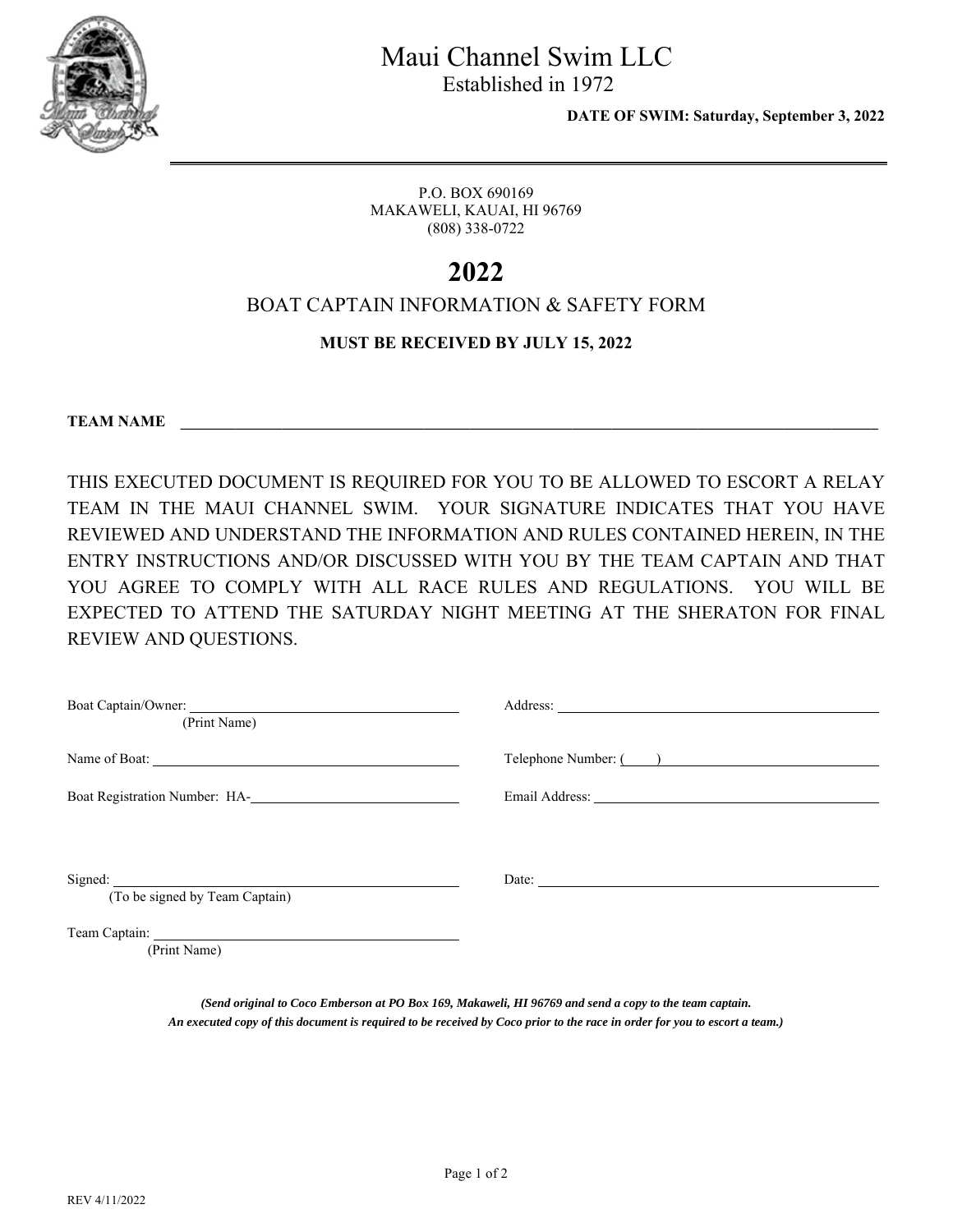

Established in 1972

#### **DATE OF SWIM: Saturday, September 3, 2022**

#### **I. MOTORIZED WATERCRAFT FOR THE SAFETY OF THE SWIMMERS:**

- A. *Swimmer Changes* On swimmer changes the swimmer exiting may only approach the boat provided the engines are turned off for all boats forward of the rudder (e.g., inboard motors).
- B. *Safety of Escort Boat* Each team is solely responsible for assessing the safety of its escort boat. Such assessment should include, but not be limited to, assessing the presence of life jackets, inspection of evidence of liability insurance, etc. No visual inspection will be performed by race officials on the day of the race.
- C. Escort Boat information (e.g., captain's name and contact information, boat name and registration) should be *mailed (hard copy)* to the Race Director as soon as possible but *no later than July 15*.

#### **II. VOLUNTEERED WATER CRAFT AND SUPPORT CRAFT FOR THE RACE**

- A. The Race Director will be on the race course patrolling the course in case any assistance may be required. Contact information is as follows:
	- 1. The phone number for the Race Director:

#### **Ian Emberson – (808) 652-4740**

2. The phone number for the Race Director's escort boat:

#### **Joe Reich – (808) 658-0116**

3. The Race frequency over VHF:

#### **VHF – 71**

B. Greg Jenkins will patrol the course on his jet ski. He is trained in CPR, first aid and is professionally trained to provide first aid in an emergency. Contact information is as follows:

#### **Greg Jenkins – (808) 271-8722**

#### **III. OTHER GENERAL INFORMATION:**

- A. Although there is no guarantee, the Race Director will work to hire a backup boat(s) in case any team's boat experiences mechanical problems. In the event, a team needs the assistance of the backup boat, they will be responsible for all fees related to this backup boat (and, possibly, their original escort boat). Call one of the numbers listed above.
- B. There will be several kayakers and stand up paddlers to patrol the *safety zone* at the finish. These safety patrols will make sure that no boats enter the *safety zone* at the finish. Please read and review the chart showing the finish area and placement of buoys.

#### *ANY ESCORT BOAT ENTERING THE SAFETY ZONE WILL BE DISQUALIFIED.*

#### *NO EXCEPTIONS.*

C. Please review FINISH RULES explaining the safety zone rules.

#### **Please read the following pages that explain all the rules, diagrams and divisions.**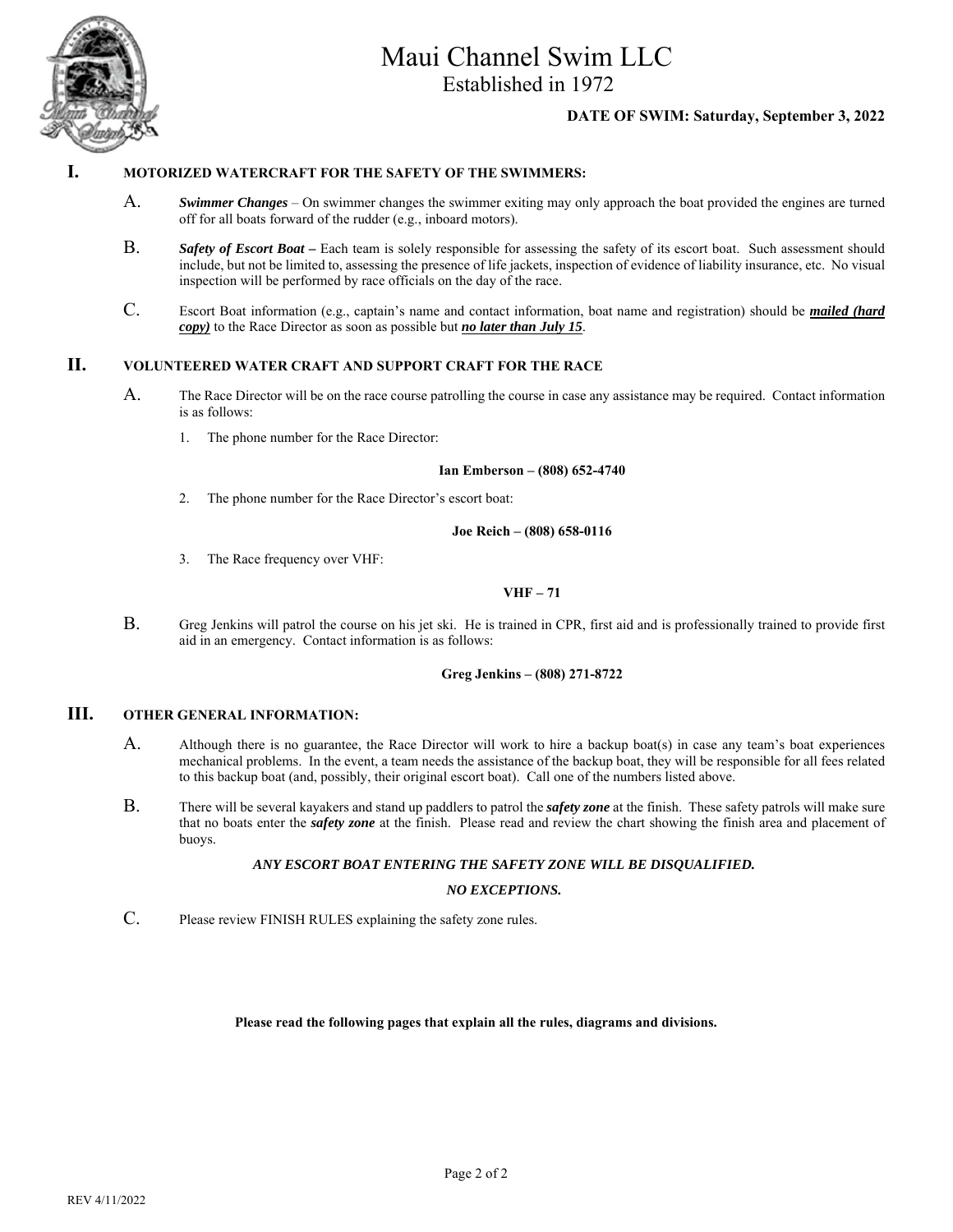

#### **DATE OF SWIM: Saturday, September 3, 2022**

## **MAUI CHANNEL SWIM RULES**

#### **1. GENERAL INFORMATION**

- 1.1. The Maui Channel Swim will be held on the Saturday, September 3, 2022.
- 1.2. Boat captains are expected to attend the Captains' Meeting to be held on Friday, September 2, 2022, at approximately 5:00 PM at the **Sheraton**. All team captains are required to attend or a representative of the team. All rules will be reviewed. There will be time for any questions at the end of the meeting.
- 1.3. This race is held in the open ocean and conditions regarding winds and currents can change during the race. Any team experiencing any major difficulty is to call the Race Director (**Ian Emberson – (808) 652-4740)** or 911.

#### **2. START OF THE RACE:**

- 2.1. The race begins on Lanai and ends in front of the Sheraton. The total distance is less than 10 miles.
- 2.2. All competitors must finish the race within 6 hours (8:00 AM to 2:00 PM). If the team is very close to the finish line, they may finish, but they will not have an official time. Team not finishing within the time limit will not be eligible for any awards. It is up to the boat captain to pull the swimmers from the water IF they are quite a distance away from Maui.

#### **3. RACE RULES**

- 3.1. No pacing. No paddleboards. No rubber rafts are allowed unless they are affixed to the escort boat.
- 3.2. Duration of swimmer's leg:
	- 3.2.1. **First Round** (6 swimmers) In the first round, each swimmer's first leg is 30 minutes. Thus, the first round will take 3 hours.
	- 3.2.2. The starting sequence of swimmers must be maintained throughout the race. Alternate swimmers are not allowed. If a swimmer cannot swim his/her leg, the boat must maintain its position (not going forward or sideward) for the entire time that swimmer is not in the water. The next swimmer may not start earlier.
	- 3.2.3. **Second Round** (6 swimmers) In the second and succeeding rounds, each swimmer's leg is 10 minutes in duration. If the swimmer has passed or is close to the final buoy and they have reached the end of their 10-minute leg, the swimmer may continue to shore and finish the race.
- 3.3. **Timing of Changes** The Race Director, Ian Emberson, WILL ANNOUNCE official 30-minute changes on the radio frequency which all boats are required to monitor during the race. Relay changes must occur  $+/-30$  seconds of the official change time.
- 3.4. **Drafting** No drafting behind another swimmer is allowed except during the first 20 minutes after the start. No drafting behind an escort boat is allowed at any time during the race. Swimmers must swim to the left or right of the escort boat.

#### **4. START RULES**

- 4.1. **Lead Swimmer** When escort boats arrive to the starting area, only the lead swimmer is allowed to swim to the beach on Lanai. Prior to the race start, the lead swimmer shall swim to shore for a meeting at which the official starter will review rules and will check in teams.
- 4.2. **Warm Up**  Swimmers wishing to warm up in the water must stay well away from boats arriving and positioning themselves. It is advised that escort boats drop the first swimmer and then proceed to an area away from other boats to allow swimmers to warm up free of boat traffic. All swimmers in the water must return to their escort boat by 7:45 AM for an 8:00 AM start.
- 4.3. **Escort Boat Positioning Prior to Start**  Boats should be in position well before the 8:00 AM start time. Boats will line up well outside of the reef, with a lifeguard on a jet ski providing direction.
- 4.4. **Start** At the start, swimmers will swim between two jet skis before breaking off to find their escort boats. Final instructions as to the placement of the teams and escort boats will be provided at the Captains' Meeting.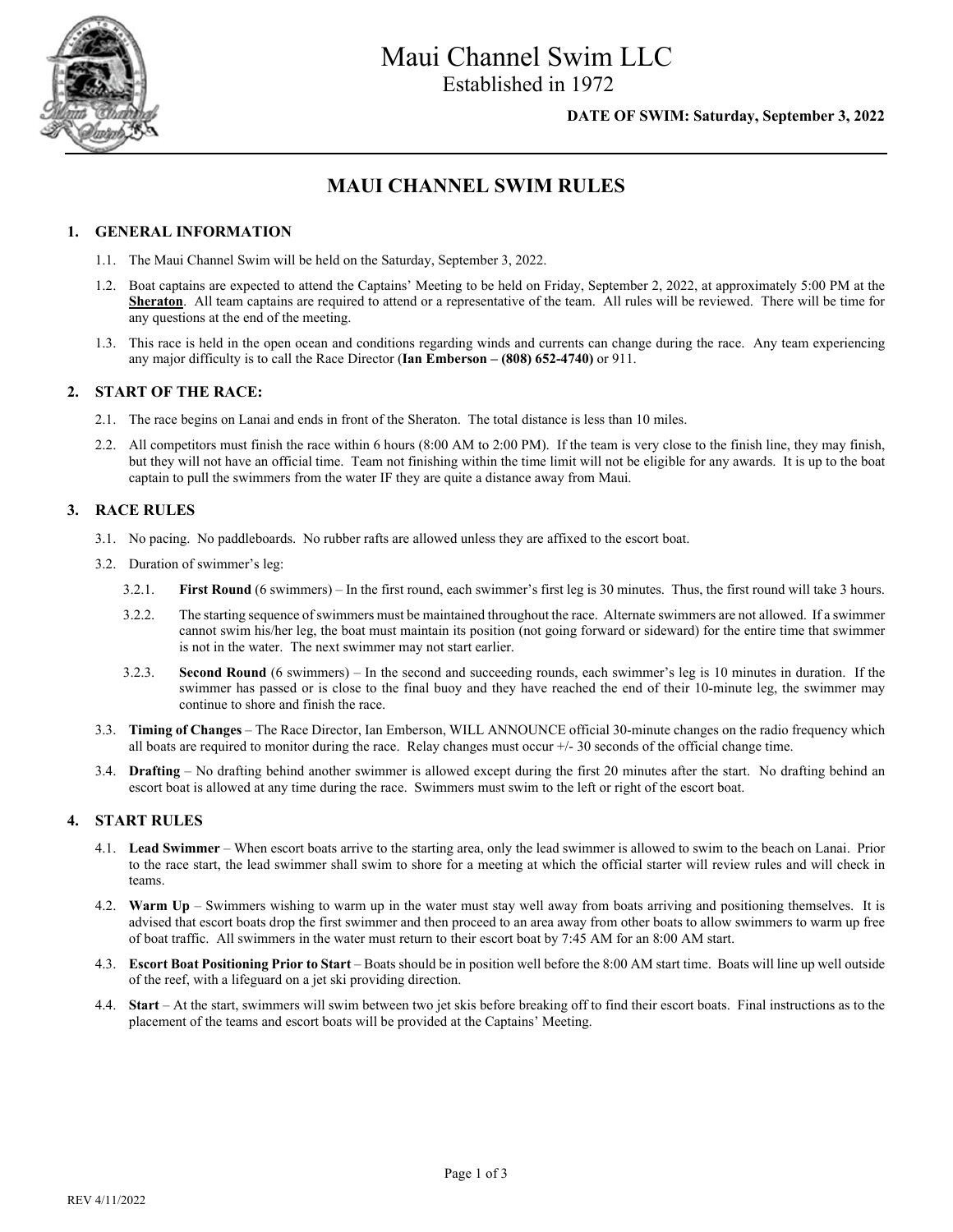

Established in 1972

#### **DATE OF SWIM: Saturday, September 3, 2022**

4.5. **Imaginary Channel at Start** – At the start, escort boats are to position themselves in order to create an "imaginary channel" approximately 100 yards wide to allow swimmers to swim out from shore at the start without being obstructed by boats. This imaginary channel is to be maintained for the first 20 minutes or so of the race. This will allow the swimmers to gain separation and allow all swimmers in the "imaginary channel" to have the benefit of clean water and clean air. Please be on the lookout for other swimmers in the water.

#### **SAFETY IS OUR FIRST CONCERN.**

#### **PLEASE WAIT FOR YOUR ESCORT BOAT TO PICK UP THE SWIMMER.**

#### 5. **RULES FOR ESCORT BOATS** (see above)

#### **6. FINISH RULES**

- 6.1. **Safety Zone** A safety zone will be established at the race finish. Please refer to the map. The area between the orange buoy and the shore line is to be considered restricted in order to protect finishing swimmers and spectators.
- 6.2. **Safety Zone Patrol**  The zone will be enforced by race personnel on surfboards and standup paddlers. Their directions must be followed.
- 6.3. **Orange Buoy** At the finish there will be an orange buoy in the water in front of the Sheraton. Swimmers must round this orange buoy with the buoy off their right shoulder. *UNDER NO CIRCUMSTANCE* will boats be allowed to enter the area between the orange buoy and the shore!

#### **UNDER NO CIRCUMSTANCES ARE ESCORT BOATS ALLOWED TO ENTER THIS SAFETY ZONE.**

### **FAILURE TO COMPLY WITH THIS RULE WILL RESULT IN IMMEDIATE DISQUALIFICATION OF THE TEAM. NO EXCEPTIONS!**

6.4. **Imaginary Channel at Finish** – Similar to the start, escort boats are to position their boats a safe distance apart in order to establish an imaginary channel to allow swimmers to approach the finish. **REMEMBER** that swimmers will be coming from the south, as well as, the north of the orange buoy. Escort boats may drop their other swimmers south of the orange buoy and safety zone.

#### **7. SAFETY RULES**

- 7.1. **SAFETY IS THE FIRST PRIORITY!** The aquatic environment holds a potentially wide range of challenges. These may include anxiety attacks, physical contact between swimmers, fatigue, weather, marine life, hypothermia, hyperthermia, heart attacks, cramping, strokes, and drowning to name a few.
- 7.2. All boats are required to monitor the following radio channels:

#### **VHF 71**

to allow timing and emergency communication with all boats, lifeguards and organizers throughout the race.

- 7.3. **SWIMMER'S RIGHT OF WAY**: The swimmer's safety is always the first priority in all decisions.
	- 7.3.1. In all cases, escort boats must give way to the swimmer. Boat captains are cautioned to maintain safe distances from all swimmers, including those on other teams.
	- 7.3.2. If two swimmers are close to each other, the boat for the lead swimmer has the right of way over the boat for the other swimmer, but in any case, both boats must maintain safe distances from both swimmers to give them room to avoid each other while maintaining their line and avoiding any potential drafting infraction.
- 7.4. **BOATS MUST TURN OFF POWER TO OR DISENGAGE PROPELLERS** when swimmers climb into the boat to prevent any possibility of injury. This also applies to individuals not competing (e.g., support staff or swimmers not currently swimming their leg who need to go into the water for any reason).
- 7.5. Boat captains have the right to pull a swimmer from the water due to, among other reasons, significant currents or other dangers. The boat must maintain their position until that swimmer may enter the water again. However, if needed, the boat may motor sideways to the finish, but no nearer, to avoid the danger.
- **7.6. TEAMS WHO WITHDRAW FROM THE RACE FOR ANY REASON MUST INFORM THE RACE DIRECTOR OR THE TIMER FROM THE BOAT RADIO.**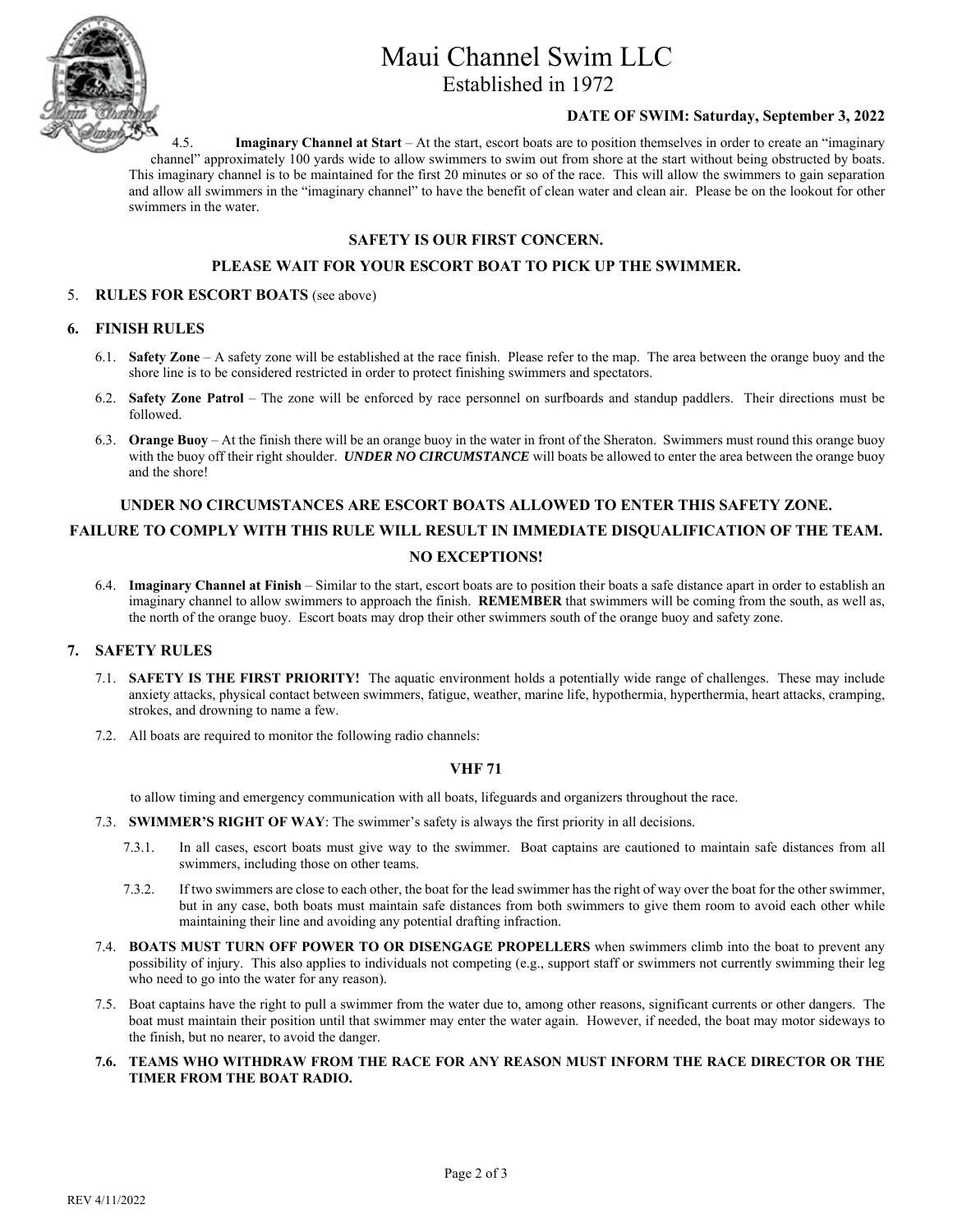

Established in 1972

 **DATE OF SWIM: Saturday, September 3, 2022**

### **ACKNOWLEDGEMENT**

### **of**

## **MAUI CHANNEL SWIM RULES**

**TEAM NAME: \_\_\_\_\_\_\_\_\_\_\_\_\_\_\_\_\_\_\_\_\_\_\_\_\_\_\_\_\_\_\_\_\_\_\_\_\_\_\_\_\_\_\_\_\_\_\_\_\_\_\_\_\_\_\_\_\_\_\_\_\_\_\_\_\_\_\_\_\_\_\_\_\_\_\_\_\_\_\_\_\_\_\_\_\_\_\_\_\_** 

I HAVE REVIEWED THE **MAUI CHANNEL SWIM RULES** AND UNDERSTAND THEM, and I HAVE REVIEWED THE RULES WITH MY BOAT CAPTAIN TO INSURE HIS UNDERSTANDING. FURTHER, I AGREE TO COMPLY WITH ALL RACE RULES AND INSTRUCTIONS, and I HAVE RECEIVED MY BOAT CAPTAIN'S POSITIVE AFFIRMATION THAT HE/SHE WILL ALSO COMPLY WITH ALL RACE RULES AND INSTRUCTIONS.

I UNDERSTAND THAT IT IS MY RESPONSIBILITY TO ARRANGE THE TIME AND LOCATION AT WHICH MY TEAM IS TO BOARD THE ESCORT BOAT ON RACE DAY. RACE COMMITTEE HAS NO RESPONSIBILITY IN THIS MATTER.

| Signature of Team Captain | Date |
|---------------------------|------|
|                           |      |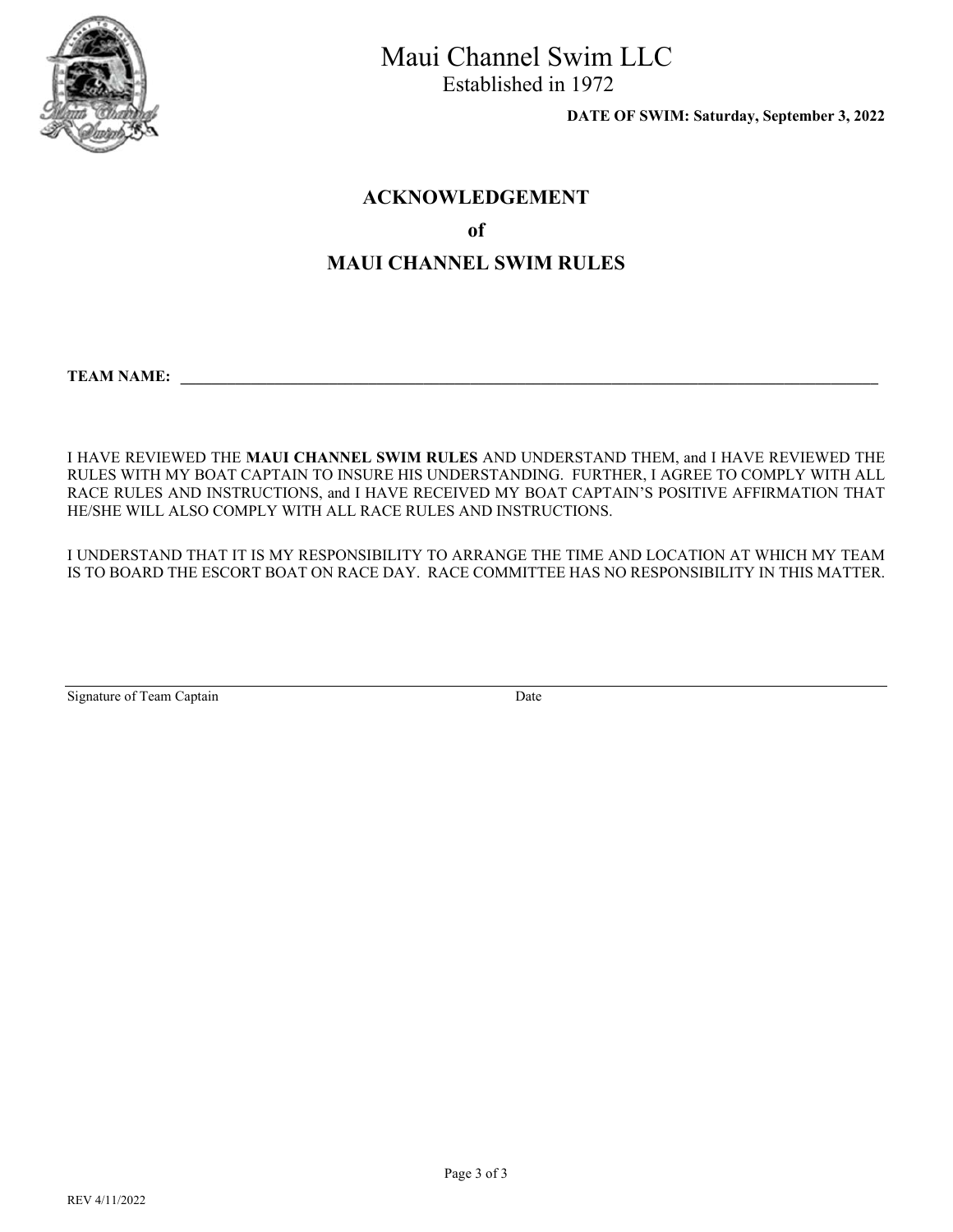

 **DATE OF SWIM: Saturday, September 3, 2022** 

P.O. BOX 690169 MAKAWELI, KAUAI, HI 96769 (808) 338-0722

# **2022**

### LIABILITY RELEASE FORM

Competitors recognize that this is the longest Open Water relay race in the world that brings unique difficulties not found in other Open Water competitions. THIS SHALL INCLUDE THAT IN CONSIDERATION OF THE COMPETITORS' PARTICIPATION IN THE EVENT, THE ORGANIZERS SHALL EXERCISE THEIR BEST EFFORTS AND DUE DILIGENCE TO PROVIDE REALISTIC RESCUE AND RELATED ASSISTANCE TO AND AS REASONABLY REQUIRED BY ANY COMPETITOR. AND THAT, DESPITE HAVING DONE SO, COMPETITORS WAIVE ANY CLAIM AS MIGHT BE HAD BY ANY ONE OF THEM FOR ANY FAILURE BY THE RACE ORGANIZERS TO HAVE PROVIDED SUCH ASSISTANCE WHICH TURNED OUT NOT TO BE EFFICACIOUS IN PREVENTING HARM, INJURY OR DEATH TO ANY COMPETITOR.

Due to the extended exertion, potential hazardous ocean conditions, and possible interactions with ocean creatures in the hot sun and strong winds that put the body under stress, and that you may be far from immediate medical care while out to sea, I understand that I should consult a physician before participating in this race.

I, the undersigned participant, intending to be legally bound, hereby certify that I am physically fit and have not been otherwise informed by a physician. I acknowledge that I am aware of all the risks inherent in Open Water Swimming (training and competition), including possible permanent disability or death, and agree to assume all of those risks. AS A CONDITION OF MY PARTICIPATION IN THE OPEN WATER SWIMMING EVENT OR ANY ACTIVITIES INCIDENT THERETO, I HEREBY WAIVE ANY AND ALL RIGHTS TO CLAIMS FOR LOSS OR DAMAGES, INCLUDING ALL CLAIMS FOR LOSS OR DAMAGES CAUSED BY THE NEGLIGENCE, ACTIVE OR PASSIVE, OF THE FOLLOWING: WORLD OPEN WATER SWIMMING ASSOCIATION, HOST FACILITIES, EVENT SPONSORS, EVENT COMMITTEES, OR ANY INDIVIDUALS OFFICIATING AT THE EVENT OR SUPERVISING SUCH ACTIVITIES. In addition, I agree to abide by and be governed by the rules of WOWSA. Finally, I specifically acknowledge that I am aware of all the risks inherent in open water swimming and agree to assume those risks.

| TEAM NAME:                                              |        |                                                                     |
|---------------------------------------------------------|--------|---------------------------------------------------------------------|
|                                                         |        |                                                                     |
|                                                         |        |                                                                     |
| Print:                                                  |        |                                                                     |
|                                                         |        |                                                                     |
|                                                         |        |                                                                     |
| Print:                                                  |        | Print:                                                              |
|                                                         |        |                                                                     |
|                                                         |        |                                                                     |
| Print:<br><u> 1980 - Andrea Andrew Maria (h. 1980).</u> | Print: | <u> 1980 - Andrea Station Barbara, amerikan personal (h. 1980).</u> |